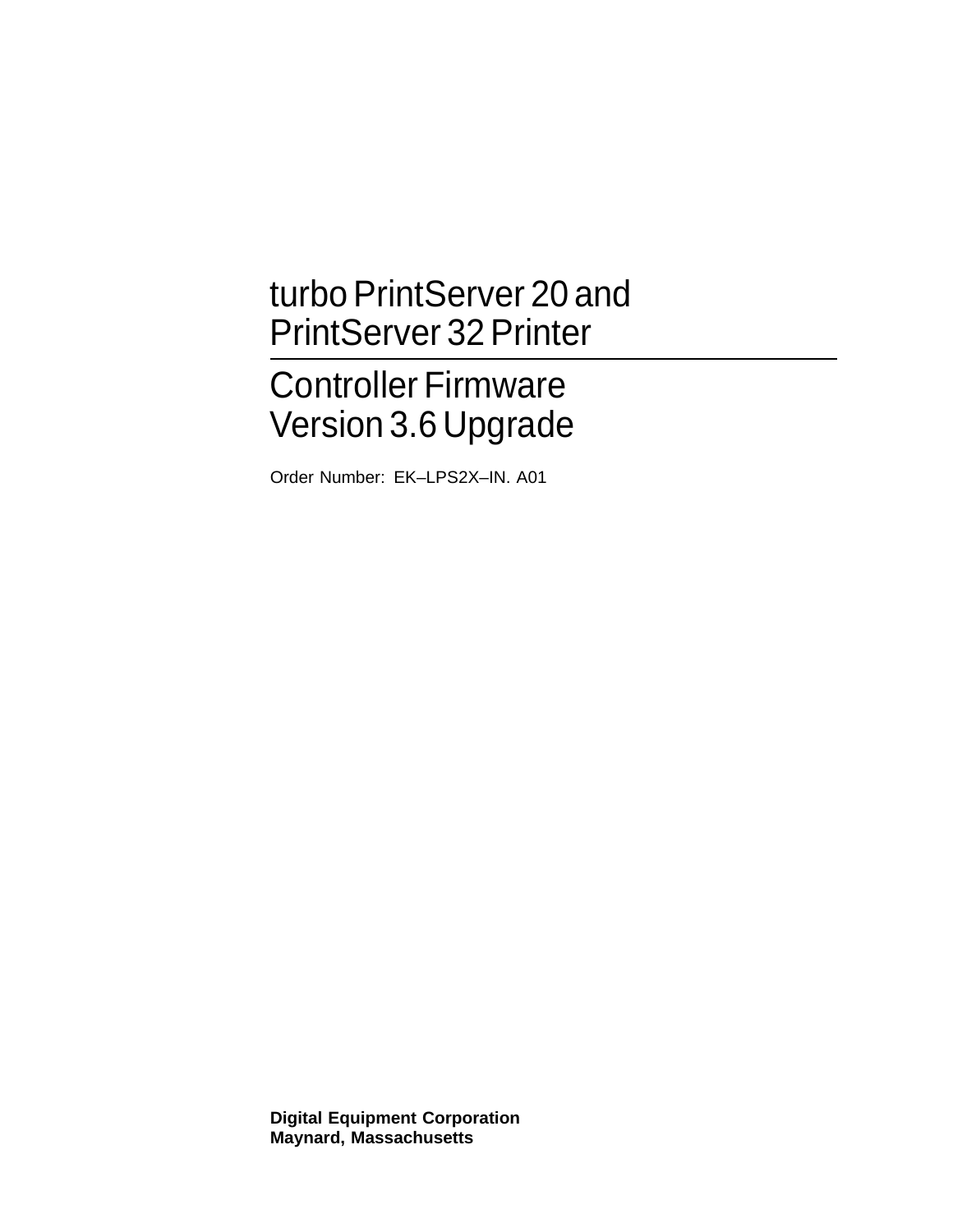### **First Printing, June 1994**

Digital Equipment Corporation makes no representations that the use of its products in the manner described in this publication will not infringe on existing or future patent rights, nor do the descriptions contained in this publication imply the granting of licenses to make, use, or sell equipment or software in accordance with the description.

© Digital Equipment Corporation 1994.

All Rights Reserved.

Printed in U.S.A.

PrintServer and the DIGITAL logo are trademarks of Digital Equipment Corporation.

NetWare is a registered trademark of Novell, Inc.

All other trademarks and registered trademarks are the property of their respective holders.

S2645

This document was prepared using VAX DOCUMENT Version 2.1.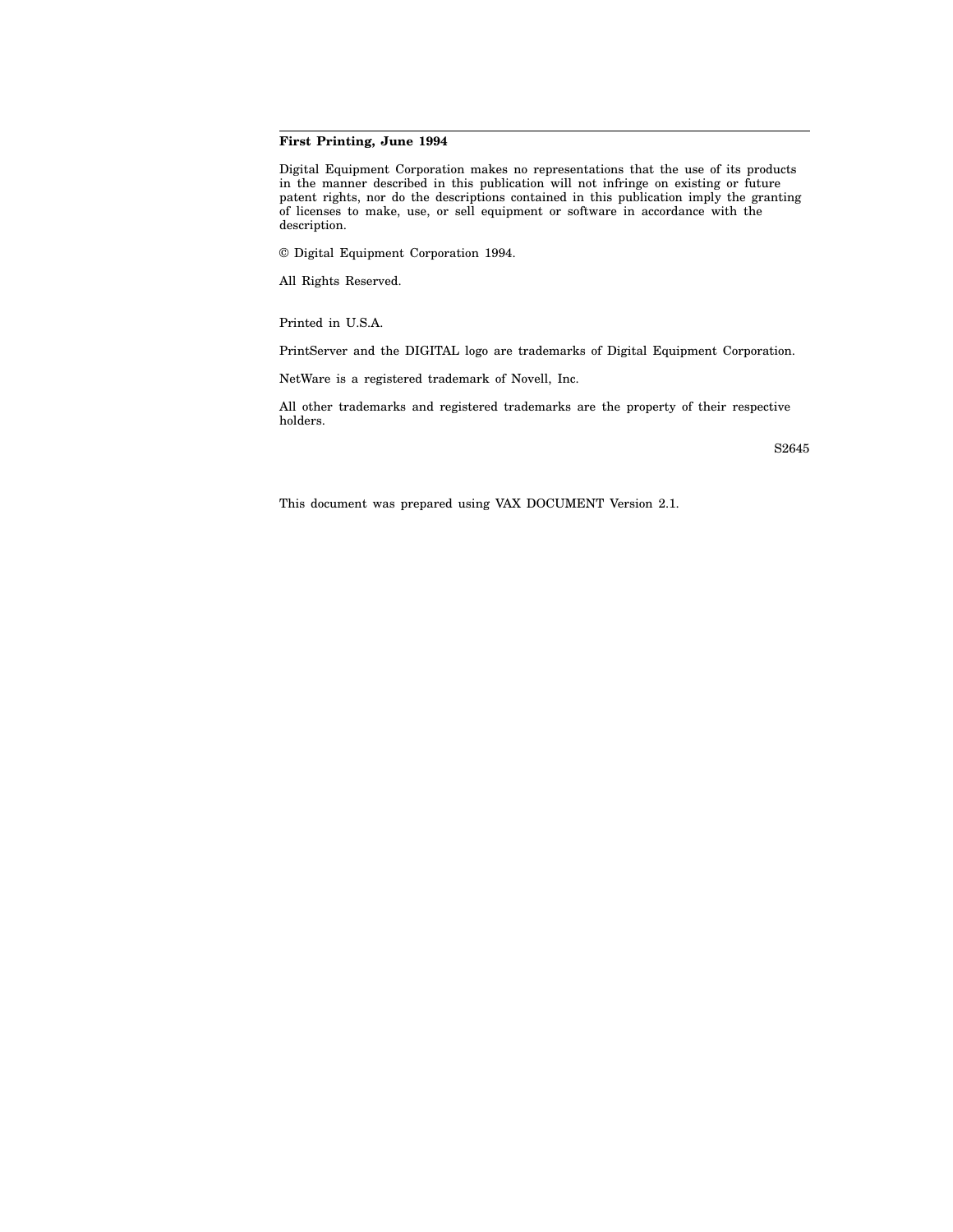## **Installing the Firmware**

| <b>Software</b><br><b>Requirements</b> | Version 3.6 of the controller firmware ROM chips can be installed<br>in a turbo PrintServer 20 printer or a PrintServer 32 printer.<br>This version is required when:<br><b>Booting from NetWare</b><br>If the current firmware version is older than Version 3.1 and<br>٠<br>booting is from one of the following: |                                     |
|----------------------------------------|---------------------------------------------------------------------------------------------------------------------------------------------------------------------------------------------------------------------------------------------------------------------------------------------------------------------|-------------------------------------|
|                                        |                                                                                                                                                                                                                                                                                                                     |                                     |
|                                        |                                                                                                                                                                                                                                                                                                                     |                                     |
|                                        | <b>AIX</b><br>$ -$                                                                                                                                                                                                                                                                                                  | Sequent<br>$\overline{\phantom{0}}$ |
|                                        | HP-UX<br>$\equiv$                                                                                                                                                                                                                                                                                                   | Pyramid<br>$\overline{\phantom{0}}$ |
|                                        | Solaris<br>$\overline{\phantom{0}}$                                                                                                                                                                                                                                                                                 | - UNISYS                            |
| <b>Kit Contents</b>                    | The upgrade kit (order number 4A–LPS2X–FW) contains:                                                                                                                                                                                                                                                                |                                     |
|                                        | $ROM$ chips $(2)$                                                                                                                                                                                                                                                                                                   |                                     |
|                                        | Antistatic wrist strap                                                                                                                                                                                                                                                                                              |                                     |
|                                        | This document                                                                                                                                                                                                                                                                                                       |                                     |
| Tool<br><b>Requirements</b>            | The procedure for installing the Version 3.6 controller firmware<br>requires the following tools:                                                                                                                                                                                                                   |                                     |
|                                        | Flat surface — for working on the controller board                                                                                                                                                                                                                                                                  |                                     |
|                                        | Phillips head screwdriver $-$ for loosening and tightening<br>٠<br>captive screws                                                                                                                                                                                                                                   |                                     |
|                                        | Flat blade screwdriver $-$ for extracting ROM chips<br>٠                                                                                                                                                                                                                                                            |                                     |
|                                        | Antistatic wrist strap — for preventing damage to electronic<br>٠<br>components                                                                                                                                                                                                                                     |                                     |
|                                        | Your upgrade kit includes an antistatic wrist strap.                                                                                                                                                                                                                                                                |                                     |
| <b>Caution</b>                         | Take these precautions while performing the installation<br>procedure:                                                                                                                                                                                                                                              |                                     |
|                                        | Static electricity can damage electronic components on<br>the controller board. Use an antistatic wrist strap to<br>ground yourself to a metal object.                                                                                                                                                              |                                     |
|                                        | Work on a flat surface to keep from bending the<br>٠<br>controller board.                                                                                                                                                                                                                                           |                                     |
|                                        | Be careful not to gouge any components on the<br>$\bullet$<br>controller board with the screwdriver.                                                                                                                                                                                                                |                                     |
|                                        | Be careful when handling the ROM chips. The pins<br>٠<br>bend easily and damage is not covered by warranty.                                                                                                                                                                                                         |                                     |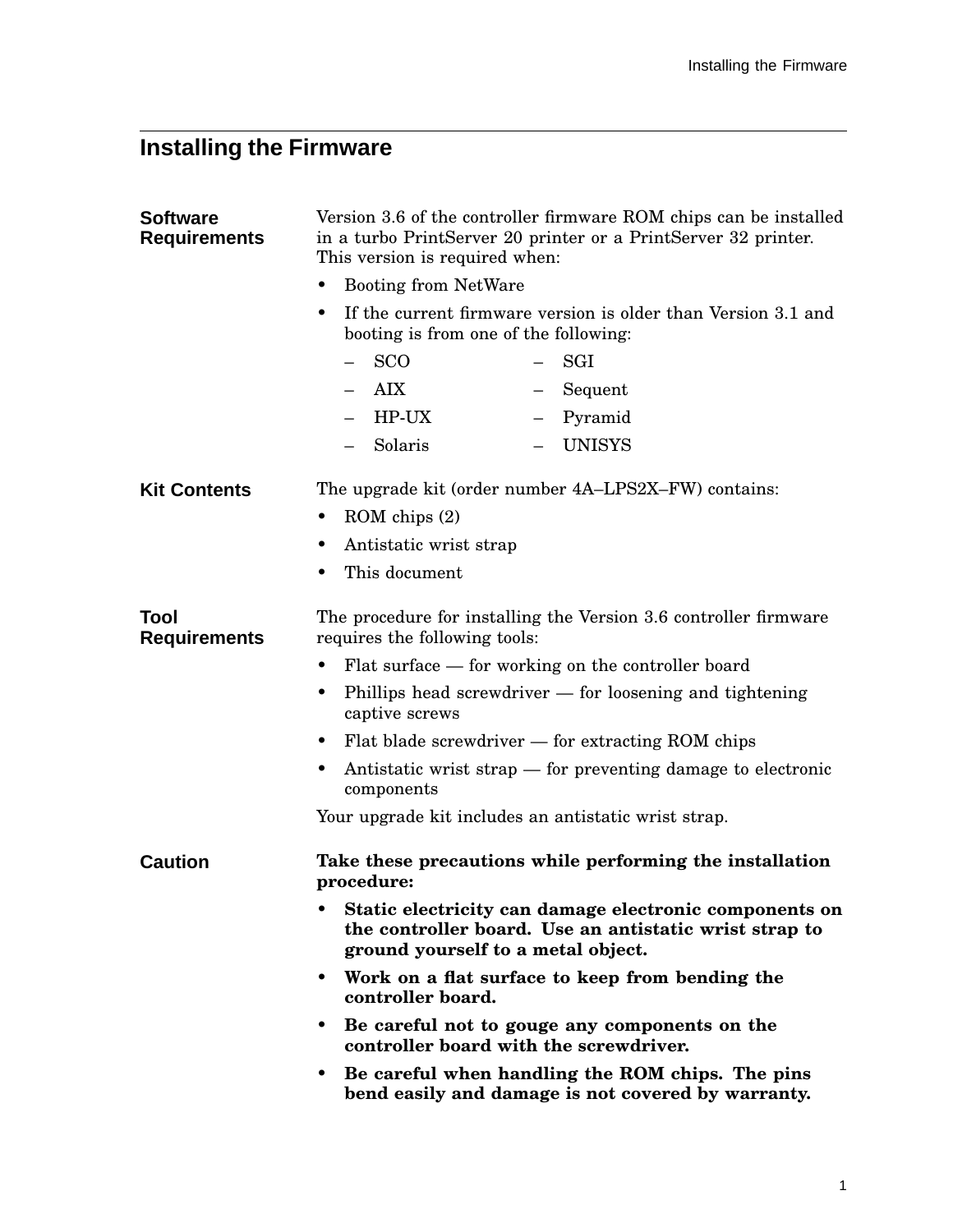## **Installation Procedure**

To install the ROM chips:

- 1. Disconnect the power cord from the wall outlet and then from the rear panel.
- 2. Open the operator panel cover  $(\bullet)$ .
- 3. Loosen the two captive screws from the card cage cover and remove the cover  $(②)$ .
- 4. Loosen the two captive screws securing the grounding bracket and remove the bracket  $(\bigcirc$  ). ).



5. Pull open the release handles on each side of the controller board (  $\bullet$  ) and remove the board (  $\bullet$  ).